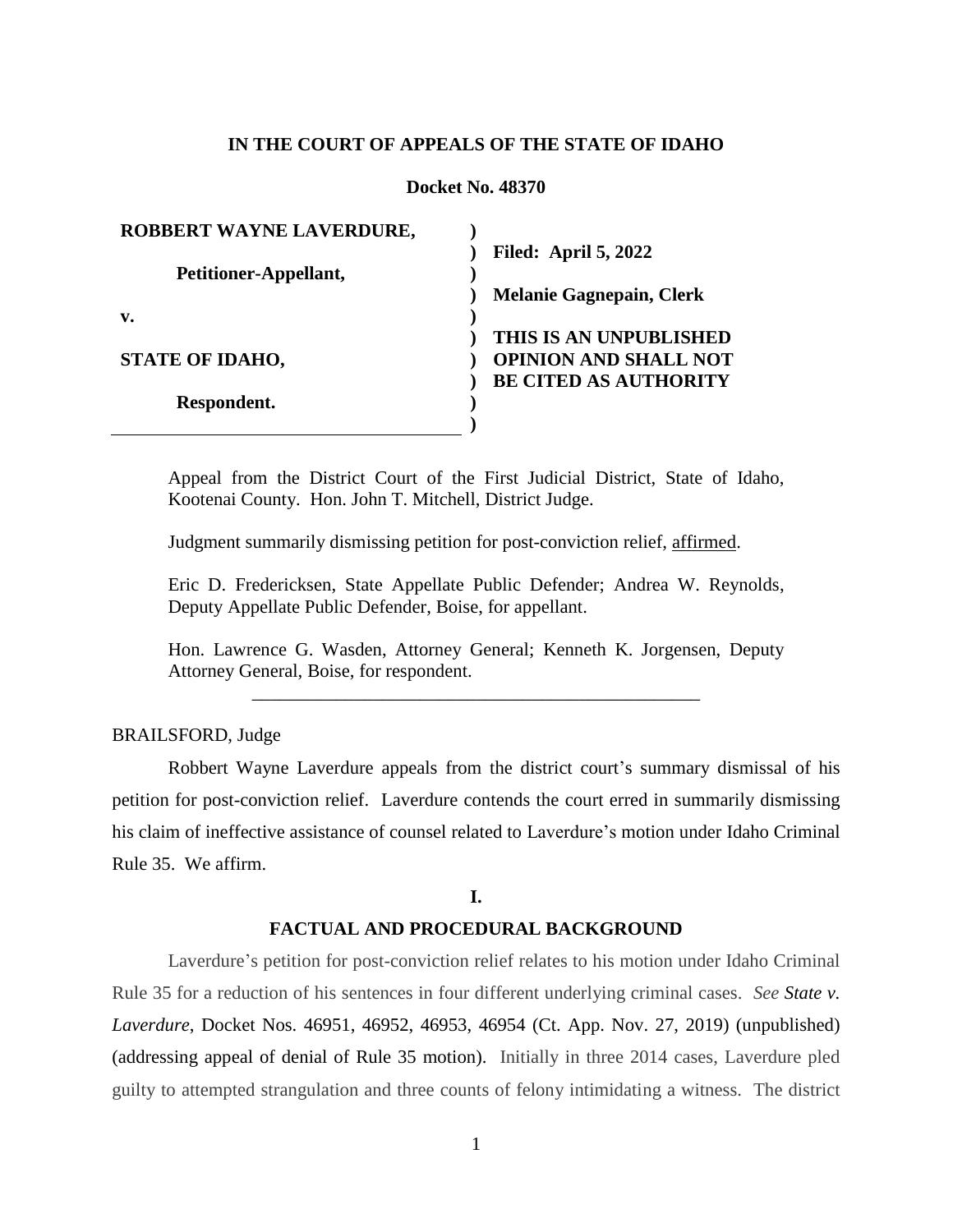court imposed a unified sentence of fifteen years with five years determinate for attempted strangulation and consecutive five-year determinate terms for each count of intimidating a witness, and it retained jurisdiction. After this period of retained jurisdiction, the court suspended Laverdure's sentences and placed him on probation. Thereafter, the State filed a probation violation report, and the court revoked Laverdure's probation, executed the underlying sentences, and retained jurisdiction a second time. After Laverdure completed this second period of retained jurisdiction, the court again suspended his sentences and placed him on probation.

Subsequently, in January 2018, the State charged Laverdure with multiple new crimes including forgery, grand theft, and driving without privileges. Laverdure pled guilty to forgery and admitted violating his probation in the 2014 cases. The district court imposed a consecutive unified sentence of ten years with four years determinate for forgery, revoked probation in the 2014 cases, and retained jurisdiction in all of the cases. Following this third period of retained jurisdiction, the court again suspended Laverdure's sentences and placed him on probation.

In November 2018, the State filed a probation violation report alleging Laverdure had violated his probation by (1) committing rape, (2) committing theft, (3) consuming alcohol, (4) entering an establishment with alcohol as a primary source of revenue, (5) traveling outside his assigned district, (6) moving out of his approved residence and failing to report the move, (7) failing to report he was terminated from his employment, and (8) committing telephone harassment. At the probation violation hearing, the State withdrew its allegations relating to (1) rape, (3) consuming alcohol, and (8) telephone harassment. Further, the prosecutor amended its allegations in (2) from committing theft to "probable cause exists to believe [Laverdure] committed the crime of petit theft" and in (7) from being terminated from his employment to Laverdure "quite ling" his job without first obtaining permission." With these amendments, Laverdure admitted to allegations (2) committing petit theft, (4) entering a drinking establishment, (5) traveling outside the district, (6) failing to report moving out of his residence, and (7) quitting his employment without permission. Because of these admitted violations, the district court revoked Laverdure's probation and executed all of his sentences.

Thereafter, Laverdure filed a Rule 35 motion for a reduction of his sentences. At the hearing on the motion, the district court denied Laverdure's motion and then explained its prior revocation of his probation following the State's November 2018 probation violation report. In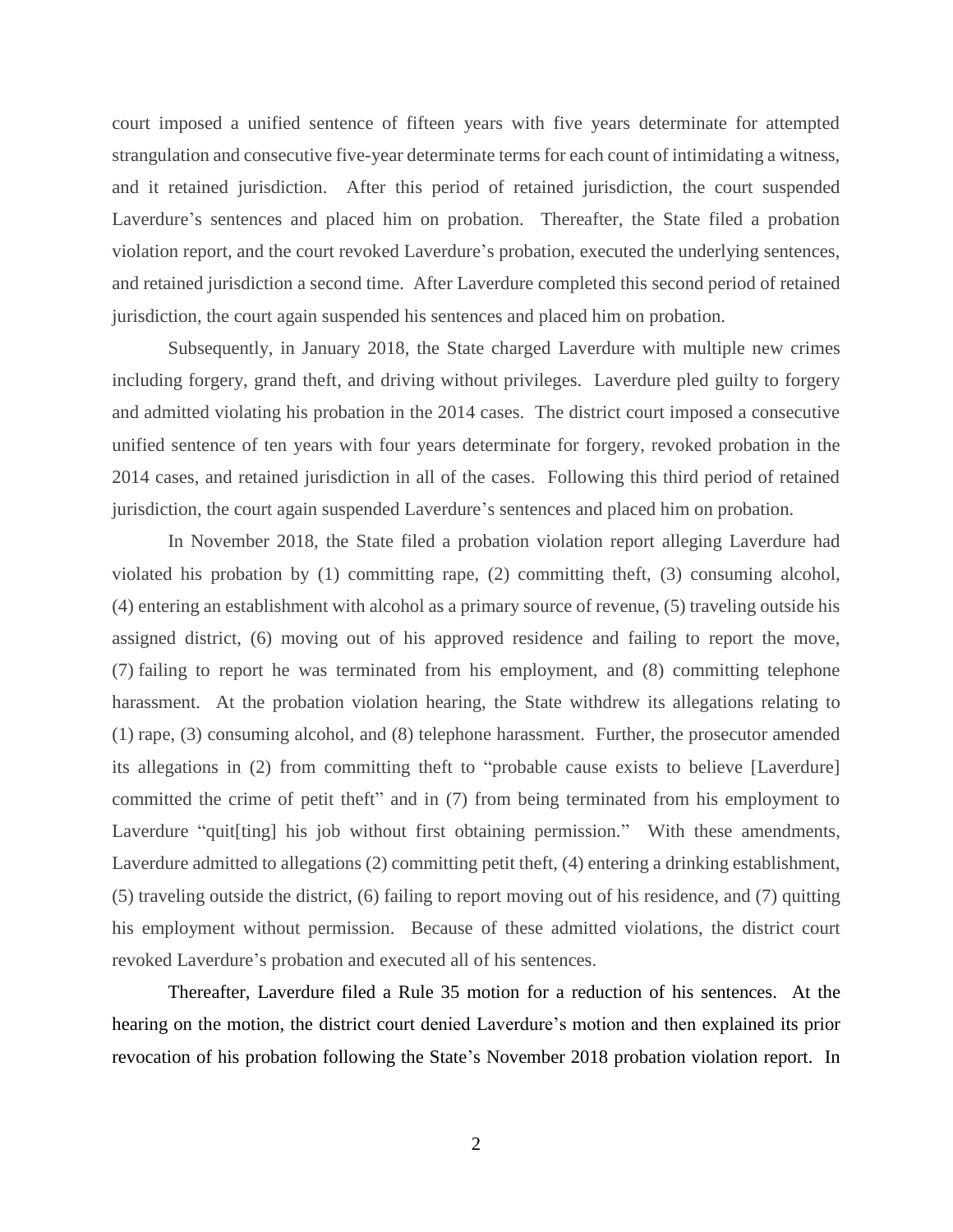doing so, the court mistakenly referred to a felony rape charge instead of an allegation of felony rape:

The probation violation that created the tipping point where [Laverdure] was sent to prison without consideration of a rider consisted of--there was a charge for felony rape, but there was all sorts of deception that were [sic] involved, and later that was amended to petit theft, astonishingly enough. [Laverdure] was [drinking], traveled outside the district [multiple times] in a month, moved out-without the approval of his probation officer, lost his employment.

Laverdure appealed the district court's denial of his Rule 35 motion, arguing that his sentences were excessive and that the district court abused its discretion by imposing the sentences consecutively instead of concurrently. In support, Laverdure relied on his testimony at the probation violation hearing; noted that he had not committed violent crimes; and stated he was investigated for but never charged with rape. Additionally, Laverdure challenged the court's statement (quoted above) at the Rule 35 hearing and asserted "there is no indication a charge of rape was amended to petit theft."

This Court rejected Laverdure's appellate arguments and affirmed the district court's denial of his Rule 35 motion. *Laverdure*, Docket Nos. 46951, 46952, 46953, 46954 at \*2. It noted that "the defendant must show that the sentence is excessive in light of new or additional information subsequently provided to the district court in support of the motion." *Id*. Because Laverdure did not support his Rule 35 motion with "new or additional information," this Court ruled the district court did not abuse its discretion by denying his Rule 35 motion. *Laverdure*, Docket Nos. 46951, 46952, 46953, 46954 at \*2.

In May 2020, Laverdure filed a pro se petition for post-conviction relief and a supporting affidavit. As related to this appeal, Laverdure alleged ineffective assistance of counsel during the hearing on the Rule 35 motion because his counsel did not object to the district court's statement about "felony rape." As relief, Laverdure requested in his petition to have his sentences modified or to have his sentences run concurrently. The State answered Laverdure's petition and filed a motion for summary dismissal. In support, the State argued, among other things, that Laverdure could not assert a post-conviction claim challenging his sentences as excessive. Counsel responded to the State's summary dismissal motion on Laverdure's behalf, arguing that the court abused its discretion by relinquishing jurisdiction and imposing consecutive sentences and that his trial counsel was ineffective for failing to object to the court's "unfounded statements regarding felony rape."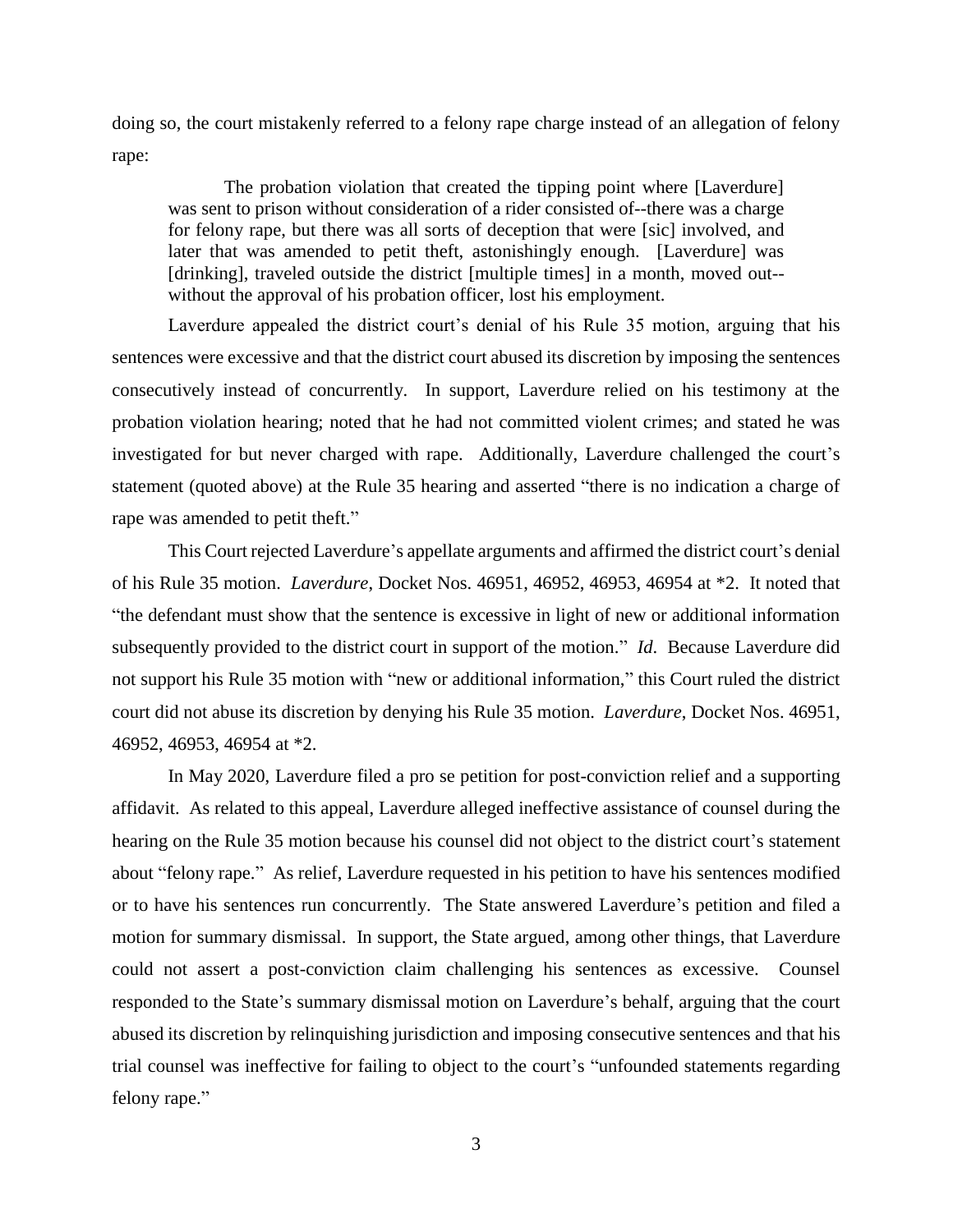During a hearing on the State's summary dismissal motion, the district court granted the motion, stating:

I am going to grant the motion for summary dismissal really on all the grounds stated by the [State]. I do think that this is clearly--I think it is a collateral attack on the manner that the Court exercised. No matter how [Laverdure] wants to slice and dice it here today and categorize it, it's not a procedural issue. It's simply [Laverdure] taking umbrage in the manner in which the Court exercised its discretion. It was in the Rule 35 context. It's not in the original sentencing context, and it's not even in the probation violation disposition context, so it really is a collateral attack on only the manner.

I also do find specifically that neither prong . . . of [*Strickland v. Washington*, 466 U.S. 668 (1984)] has been met, and yeah, I'm not even going to go into the factual basis and some of the issues that were raised factually or factual characterizations that were made by [Laverdure]. Those really--while I disagree with them, it's not even worth talking about because really from a purely legal standpoint this petition has to be dismissed, and so I'm granting the summary dismissal.

Laverdure timely appeals the summary dismissal of his petition for post-conviction relief.

#### **II.**

## **STANDARD OF REVIEW**

A petition for post-conviction relief initiates a proceeding that is civil in nature.Idaho Code § 19-4907; *Rhoades v. State*, 148 Idaho 247, 249, 220 P.3d 1066, 1068 (2009); *State v. Bearshield*, 104 Idaho 676, 678, 662 P.2d 548, 550 (1983); *Murray v. State*, 121 Idaho 918, 921, 828 P.2d 1323, 1326 (Ct. App. 1992). Like a plaintiff in a civil action, the petitioner must prove by a preponderance of evidence the allegations upon which the request for post-conviction relief is based. *Goodwin v. State*, 138 Idaho 269, 271, 61 P.3d 626, 628 (Ct. App. 2002). A petition for post-conviction relief differs from a complaint in an ordinary civil action. *Dunlap v. State*, 141 Idaho 50, 56, 106 P.3d 376, 382 (2004). A petition must contain much more than a short and plain statement of the claim that would suffice for a complaint under Idaho Rule of Civil Procedure 8(a)(1). Rather, a petition for post-conviction relief must be verified with respect to facts within the personal knowledge of the petitioner, and affidavits, records, or other evidence supporting its allegations must be attached or the petition must state why such supporting evidence is not included with the petition. I.C. § 19-4903. In other words, the petition must present or be accompanied by admissible evidence supporting its allegations, or the petition will be subject to dismissal. *Wolf v. State*, 152 Idaho 64, 67, 266 P.3d 1169, 1172 (Ct. App. 2011).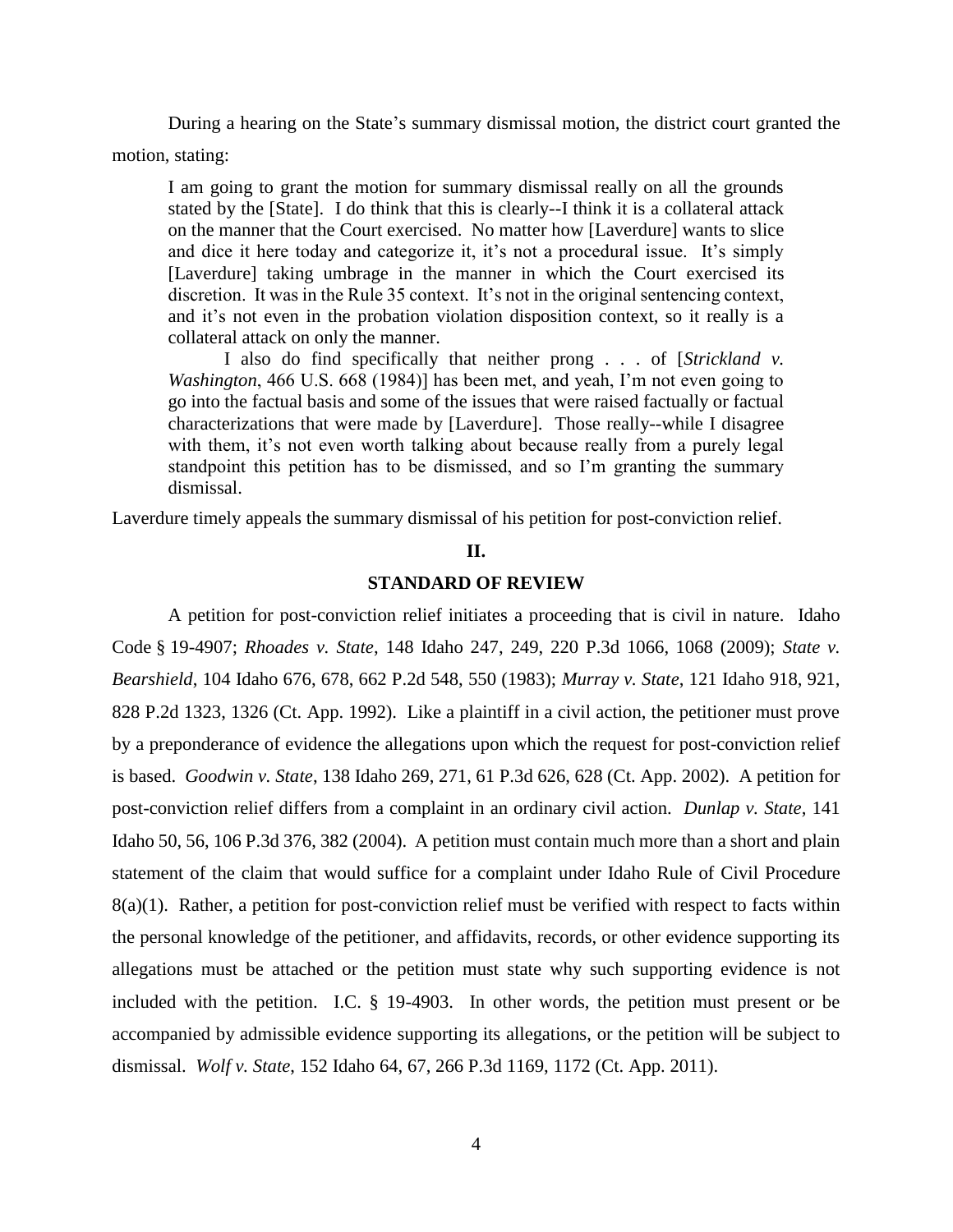Idaho Code section 19-4906 authorizes summary dismissal of a petition for post-conviction relief, either pursuant to a motion by a party or upon the court's own initiative, if it appears from the pleadings, depositions, answers to interrogatories, and admissions and agreements of fact, together with any affidavits submitted, that there is no genuine issue of material fact and the moving party is entitled to judgment as a matter of law. When considering summary dismissal, the district court must construe disputed facts in the petitioner's favor, but the court is not required to accept either the petitioner's mere conclusory allegations, unsupported by admissible evidence, or the petitioner's conclusions of law. *Roman v. State*, 125 Idaho 644, 647, 873 P.2d 898, 901 (Ct. App. 1994); *Baruth v. Gardner*, 110 Idaho 156, 159, 715 P.2d 369, 372 (Ct. App. 1986). Moreover, the district court, as the trier of fact, is not constrained to draw inferences in favor of the party opposing the motion for summary disposition; rather, the district court is free to arrive at the most probable inferences to be drawn from uncontroverted evidence. *Hayes v. State*, 146 Idaho 353, 355, 195 P.3d 712, 714 (Ct. App. 2008). Such inferences will not be disturbed on appeal if the uncontroverted evidence is sufficient to justify them. *Id.*

Claims may be summarily dismissed if the petitioner's allegations are clearly disproven by the record of the criminal proceedings, if the petitioner has not presented evidence making a prima facie case as to each essential element of the claims, or if the petitioner's allegations do not justify relief as a matter of law. *Kelly v. State*, 149 Idaho 517, 521, 236 P.3d 1277, 1281 (2010); *DeRushé v. State*, 146 Idaho 599, 603, 200 P.3d 1148, 1152 (2009). Thus, summary dismissal of a claim for post-conviction relief is appropriate when the court can conclude, as a matter of law, that the petitioner is not entitled to relief even with all disputed facts construed in the petitioner's favor. For this reason, summary dismissal of a post-conviction petition may be appropriate even when the State does not controvert the petitioner's evidence. *See Roman*, 125 Idaho at 647, 873 P.2d at 901.

Conversely, if the petition, affidavits, and other evidence supporting the petition allege facts that, if true, would entitle the petitioner to relief, the post-conviction claim may not be summarily dismissed. *Charboneau v. State*, 140 Idaho 789, 792, 102 P.3d 1108, 1111 (2004); *Sheahan v. State*, 146 Idaho 101, 104, 190 P.3d 920, 923 (Ct. App. 2008). If a genuine issue of material fact is presented, an evidentiary hearing must be conducted to resolve the factual issues. *Goodwin*, 138 Idaho at 272, 61 P.3d at 629.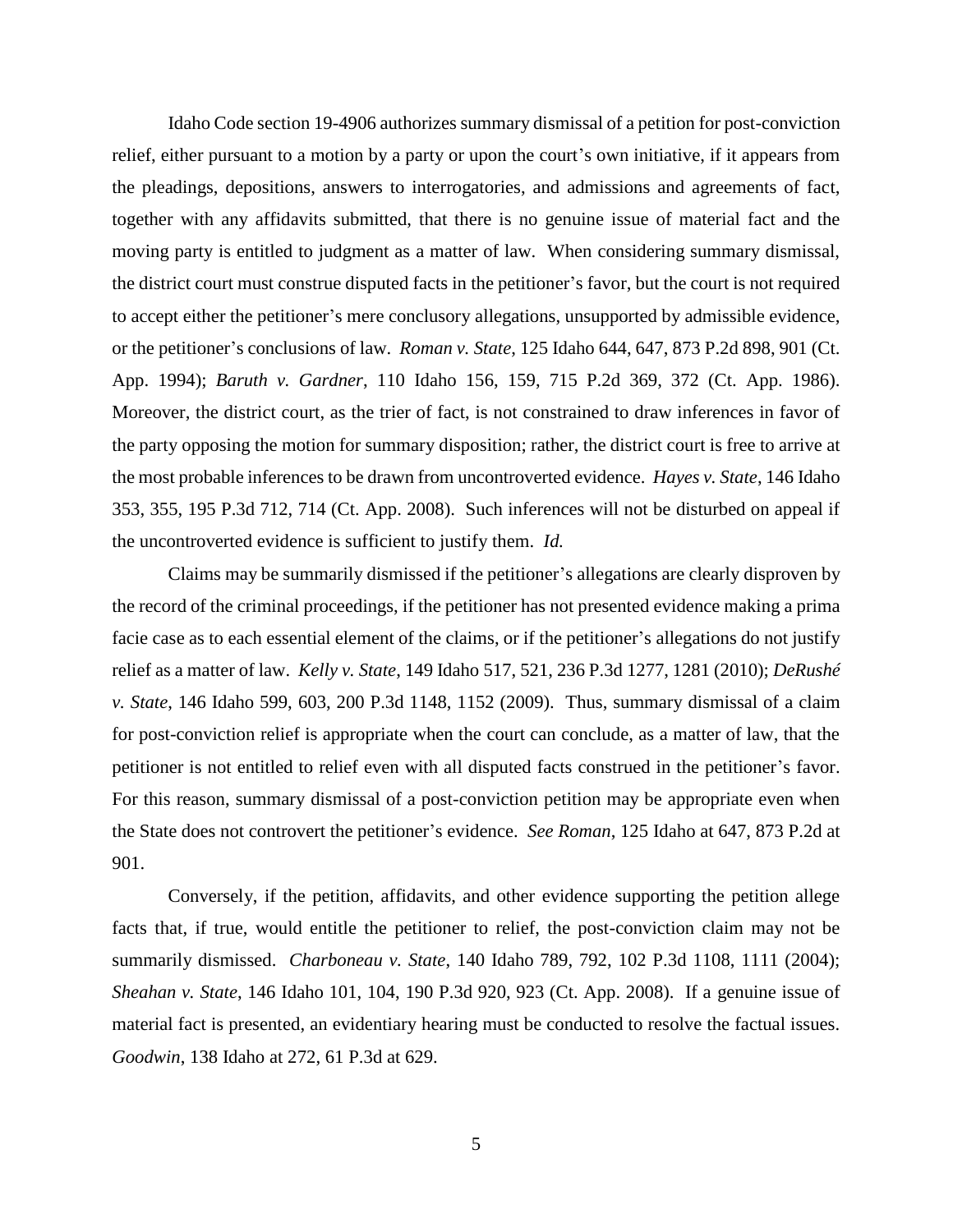On appeal from an order of summary dismissal, we apply the same standards utilized by the trial courts and examine whether the petitioner's admissible evidence asserts facts which, if true, would entitle the petitioner to relief. *Ridgley v. State*, 148 Idaho 671, 675, 227 P.3d 925, 929 (2010); *Sheahan*, 146 Idaho at 104, 190 P.3d at 923. Over questions of law, we exercise free review. *Rhoades*, 148 Idaho at 250, 220 P.3d at 1069; *Downing v. State*, 136 Idaho 367, 370, 33 P.3d 841, 844 (Ct. App. 2001).

#### **III.**

## **ANALYSIS**

On appeal, Laverdure limits his post-conviction claim to his allegation that his counsel was ineffective for failing to object to the district court's reference to "a charge of felony rape" at the Rule 35 hearing.<sup>1</sup> As an initial matter, Laverdure argues he "should be able to pursue" this claim as a post-conviction claim. In support, Laverdure relies on *Murray*, 121 Idaho 918, 828 P.2d 1323.

In *Murray*, this Court held that a petitioner may properly bring a post-conviction claim of ineffective assistance of counsel based on his counsel's failure to file a Rule 35 motion. *Murray*, 121 Idaho at 924, 828 P.2d at 1329. The Court also noted, however, that "a claim that a sentence is unduly harsh affords no basis for post-conviction relief if the sentence is otherwise legal." *Id.* at 922, 828 P.2d at 1327. "[P]ost-conviction relief is limited in scope with respect to criminal sentencing." *Ratliff v. State*, 115 Idaho 840, 842, 771 P.2d 61, 63 (Ct. App. 1989). "A judge's exercise of discretion, in choosing a sentence within lawful limits is not subject to attack by an application for post-conviction relief." *Id.* "The narrow focus of a post-conviction proceeding is

 $\overline{a}$ 

<sup>1</sup> In addition to the district court's mistaken reference to a felony rape charge, Laverdure identifies another purported mistake, claiming the court incorrectly stated the felony rape charge had been amended to a charge of petit theft. In support, Laverdure relies on the court's statement during the Rule 35 hearing that "there was a charge for felony rape, but there was all sorts of deception that were [sic] involved, and later that was amended to petit theft, astonishingly enough." Laverdure characterizes this statement as the court "expressing great concern about [his] criminal history, including the charge of felony rape that, possibly through deception, was 'astonishingly' amended to petit theft." Although the court's statement is inarticulate, we decline to accept Laverdure's anomalous characterization of it as stating a charge of felony rape was amended to petit theft. Based on the record, the more plausible and reasonable interpretation of the court's statement is that the State's allegation in its probation violation report of theft was amended to petit theft--which is accurate. Accordingly, our analysis only addresses the court's reference to a felony rape charge in lieu of an allegation of felony rape.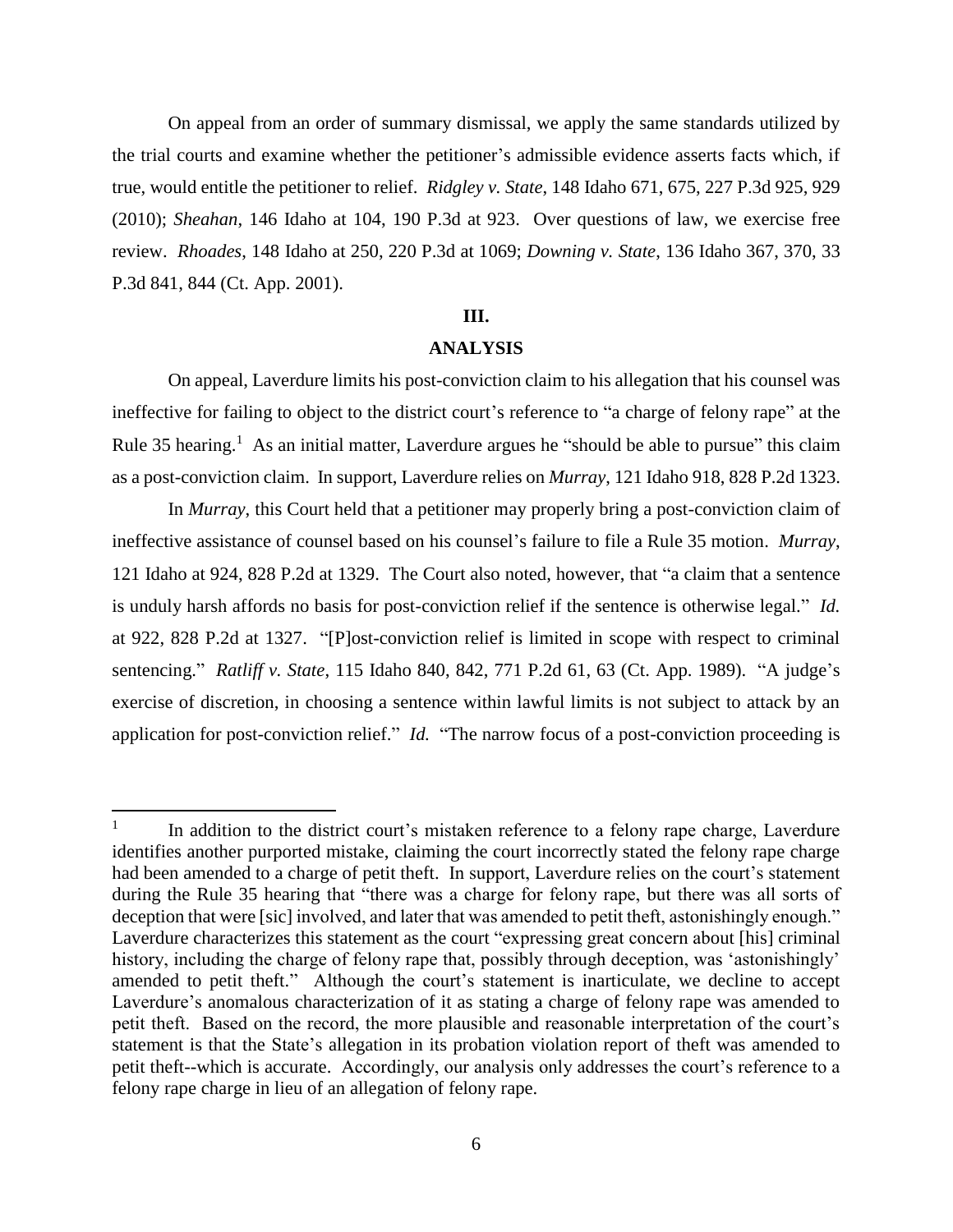upon any legal defect in the sentence itself or in the sentencing procedure." *Id.*; *see also Olds v. State*, 122 Idaho 976, 979, 842 P.2d 312, 315 (Ct. App. 1992) (same).

To avoid the rule in *Murray* that the sentencing court's exercise of discretion is not subject to a collateral, post-conviction attack, Laverdure denies that his claim challenges the district court's exercise of discretion in sentencing. Specifically, Laverdure states that he "does not take issue with the manner in which the district court exercised its discretion in denying his Rule 35" but rather, "he takes issue with his attorney's failure to object, which resulted in the district court relying on incorrect information in exercising its discretion." Laverdure's request for relief in his post-conviction petition, however, belies his assertion that his post-conviction claim is not a collateral attack on the court's sentencing discretion. As relief, Laverdure requests that the court modify the length of his sentences or order them to run concurrently. He does not seek, for example, another Rule 35 hearing. To the extent Laverdure seeks modification of his otherwise lawful sentences, such relief is beyond the scope of post-conviction relief. In that event, summary dismissal was appropriate. *See Murray*, 121 Idaho at 922, 828 P.2d at 1327 (stating summary dismissal is appropriate if form of relief the petitioner seeks is not available under post-conviction relief act).

Moreover, Laverdure fails to establish a genuine issue of material fact that his counsel was ineffective. A claim of ineffective assistance of counsel may properly be brought under the Uniform Post-Conviction Procedure Act. *Barcella v. State*, 148 Idaho 469, 477, 224 P.3d 536, 544 (Ct. App. 2009). To avoid summary dismissal of an ineffective assistance of counsel claim, the petitioner must establish a genuine issue of material fact that the attorney's performance was deficient and that the deficiency prejudiced the petitioner. *Strickland v. Washington*, 466 U.S. 668, 687-88 (1984); *Self v. State*, 145 Idaho 578, 580, 181 P.3d 504, 506 (Ct. App. 2007). To establish a deficiency, the petitioner has the burden of showing that the attorney's representation fell below an objective standard of reasonableness. *Aragon v. State*, 114 Idaho 758, 760, 760 P.2d 1174, 1176 (1988); *Knutsen v. State*, 144 Idaho 433, 442, 163 P.3d 222, 231 (Ct. App. 2007). To establish prejudice, the petitioner must show a reasonable probability that, but for the attorney's deficient performance, the outcome would have been different. *Aragon*, 114 Idaho at 761, 760 P.2d at 117; *Knutsen*, 144 Idaho at 442, 163 P.3d at 231. This Court has long adhered to the proposition that tactical or strategic decisions of trial counsel will not be second-guessed on appeal unless those decisions are based on inadequate preparation, ignorance of relevant law, or other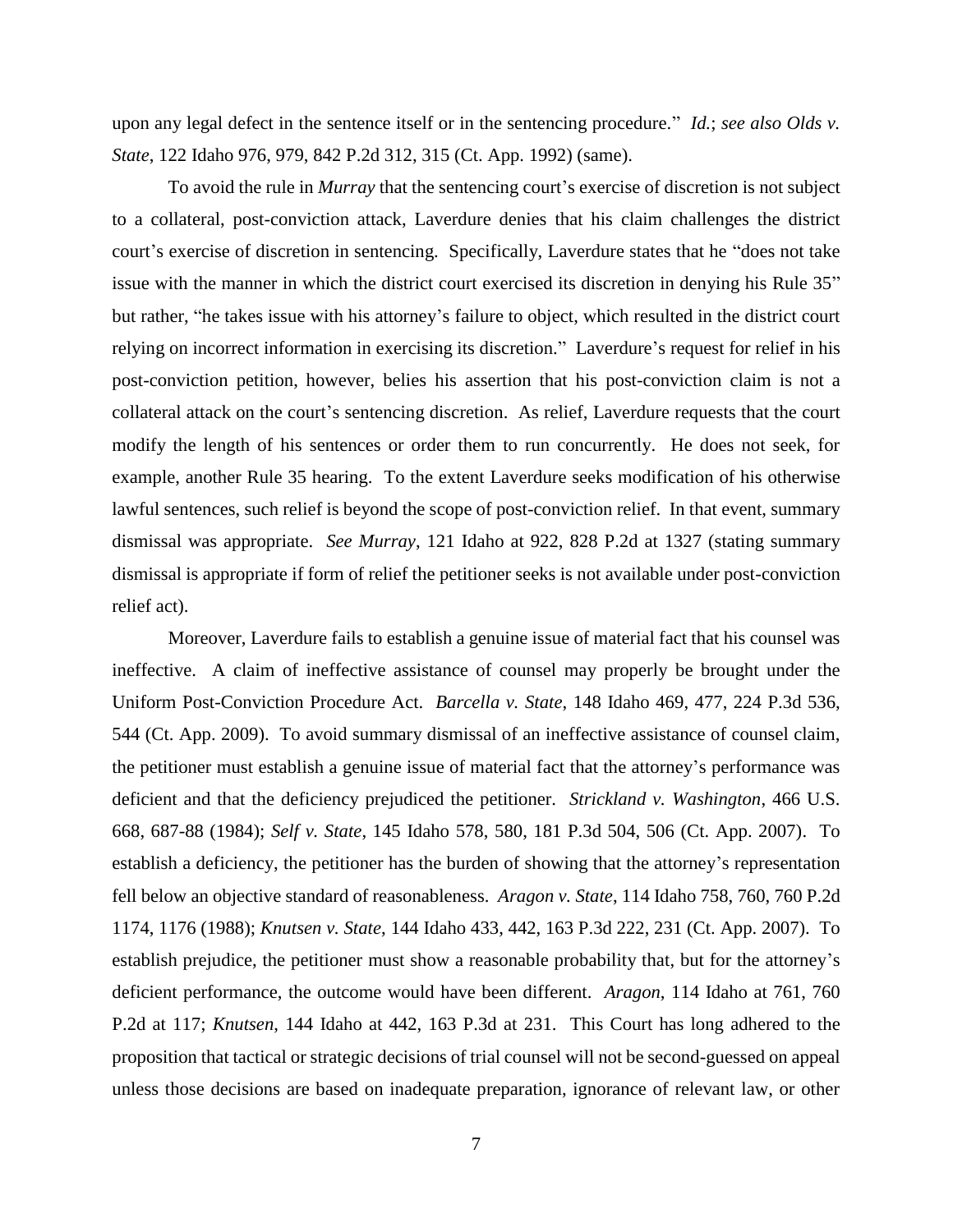shortcomings capable of objective evaluation. *Gonzales v. State*, 151 Idaho 168, 172, 254 P.3d 69, 73 (Ct. App. 2011).

On appeal, Laverdure notes he was not charged with felony rape and argues "the district court was clearly concerned about something that was factually untrue" and that his counsel "had a duty to correct the district court's misunderstanding." Other than asserting his counsel should have "objected," however, Laverdure does not explain how his counsel was required to correct the court's misstatement that there was a "felony charge of rape" versus an allegation of felony rape. That Laverdure's trial counsel did not object to the court's misstatement during its oral ruling may have been a strategic decision. *See Gonzales*, 151 Idaho at 172, 254 P.3d at 73 (ruling court will not second-guess tactical or strategic decision unless based on inadequate preparation, ignorance of the law, or shortcoming capable of objective evaluation). Laverdure's challenge to the court's misstatement on appeal from the denial of his Rule 35 motion supports the suggestion that Laverdure's trial counsel may have strategically decided to raise the issue on appeal rather than object during the court's oral ruling.

Regardless, Laverdure failed to establish a genuine issue of material fact on the prejudice prong of *Strickland*. As the State notes, Laverdure failed to present any evidence "suggesting that the district court would have ruled on the probation violations or the Rule 35 motion in some other way more favorable to Laverdure" had his trial counsel objected to the district court's misstatement during its oral ruling denying the Rule 35 motion. Absent such evidence, Laverdure failed to establish a genuine issue of material fact of reasonable probability that, but for the lack of an objection, the outcome of the Rule 35 motion would have been different, despite his three periods of retained jurisdiction and his probation violations.

Furthermore, as this Court noted when rejecting Laverdure's appeal of the district court's denial of his Rule 35 motion, he failed to present any new or additional information in support of his motion. *Laverdure*, Docket Nos. 46951, 46952, 46953, 46954 at \*2. The presentation of new or additional information is required for Rule 35 relief. *State v. Huffman*, 144 Idaho 201, 203, 159 P.3d 838, 840 (2007) ("When presenting a Rule 35 motion, the defendant must show that the sentence is excessive in light of new or additional information subsequently provided to the district court in support of the Rule 35 motion."). As a result, even if Laverdure's counsel had corrected the district court's reference to a "felony charge of rape," this fact would not have changed the outcome of Laverdure's Rule 35 motion. Because Laverdure failed to present any new or